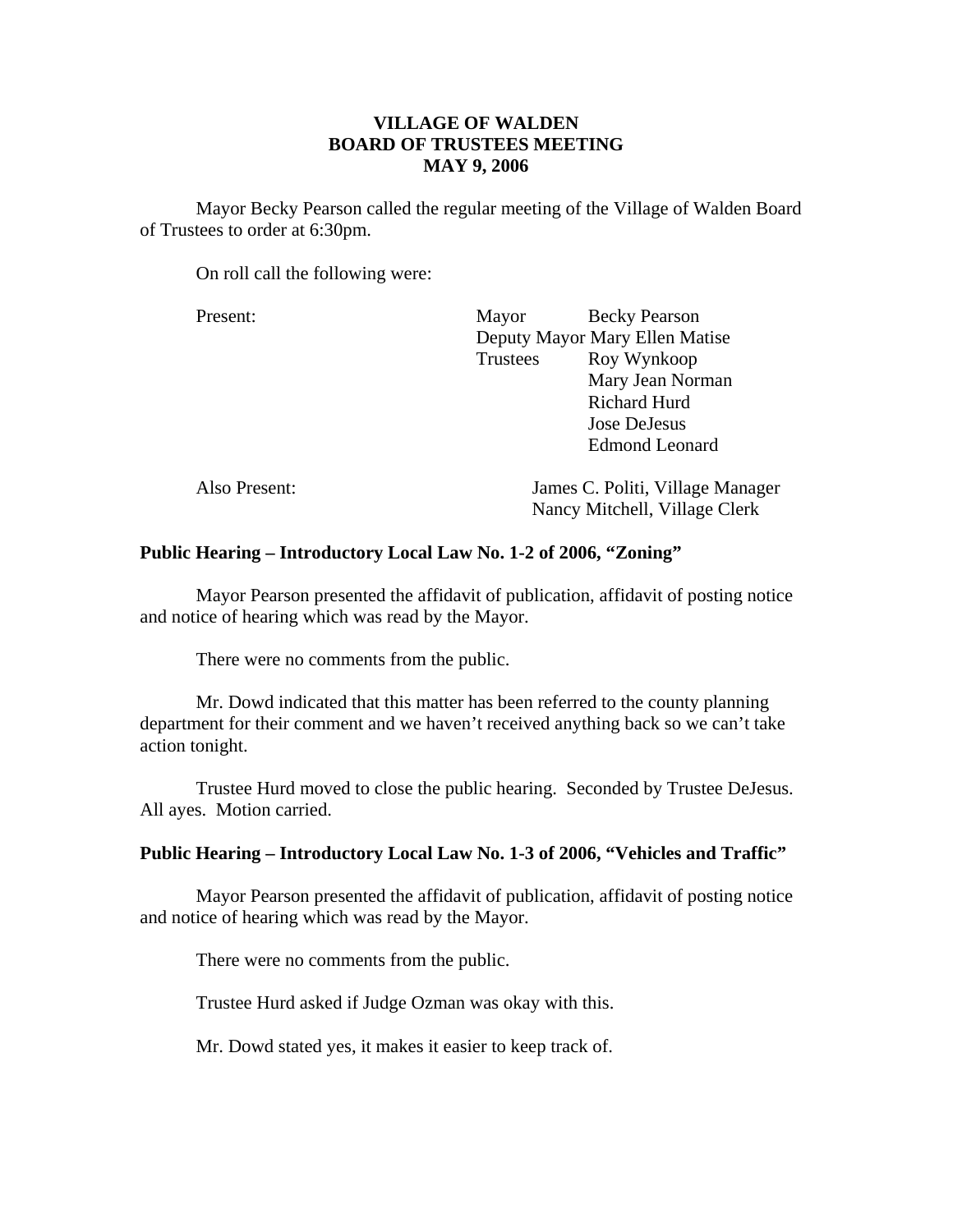Deputy Mayor Matise moved to close the public hearing. Seconded by Trustee Hurd. All ayes. Motion carried.

 Deputy Mayor Matise moved to declare the Board of Trustees lead agency and to declare an unlisted uncoordinated action under SEQRA. Seconded by Trustee Hurd. All ayes. Motion carried.

 Deputy Mayor Matise moved to adopt Introductory Local Law No. I-3 of 2006, "Vehicles and Traffic" as Local Law No. 3 of 2006. Seconded by Trustee Hurd. All ayes with the exception of Trustee DeJesus voting no. Local law adopted

# **Public Hearing – Introductory Local Law No. 1-4 of 2006, "Code of Ethics"**

Mayor Pearson presented the affidavit of publication, affidavit of posting notice and notice of hearing which was read by the Mayor.

There were no comments from the public.

 Trustee Norman moved to close the public hearing. Seconded by Trustee Hurd. All ayes. Motion carried.

 Trustee Leonard moved to declare the Board of Trustees lead agency and to declare an unlisted uncoordinated action under SEQRA. Seconded by Deputy Mayor Matise. All ayes. Motion carried.

 Trustee DeJesus moved to adopt Introductory Local Law No. I-4 of 2006, "Code of Ethics" as Local Law No. 4 of 2006. Seconded by Trustee Leonard. All ayes. Local law adopted

### **Approval of Minutes**

Trustee Wynkoop moved to adopt the minutes of April 25, 2006 with the following correction, Resolution No. 18-05-06, Adopting a Budget for the Fiscal Years Commencing June 1, 2006 and ending May 31, 2007, Page 2, IV. Change June 1, 2003 and ending May 31, 2004 to June 1, 2006 and ending May 31, 2007. Seconded by Trustee Hurd. All ayes. Minutes adopted.

# **Public Comment**

Adam Bosch asked when the Farmers' Market was opening.

Manager Politi advised him that it will be opening the week of July  $4<sup>th</sup>$ .

### **Audited Bills**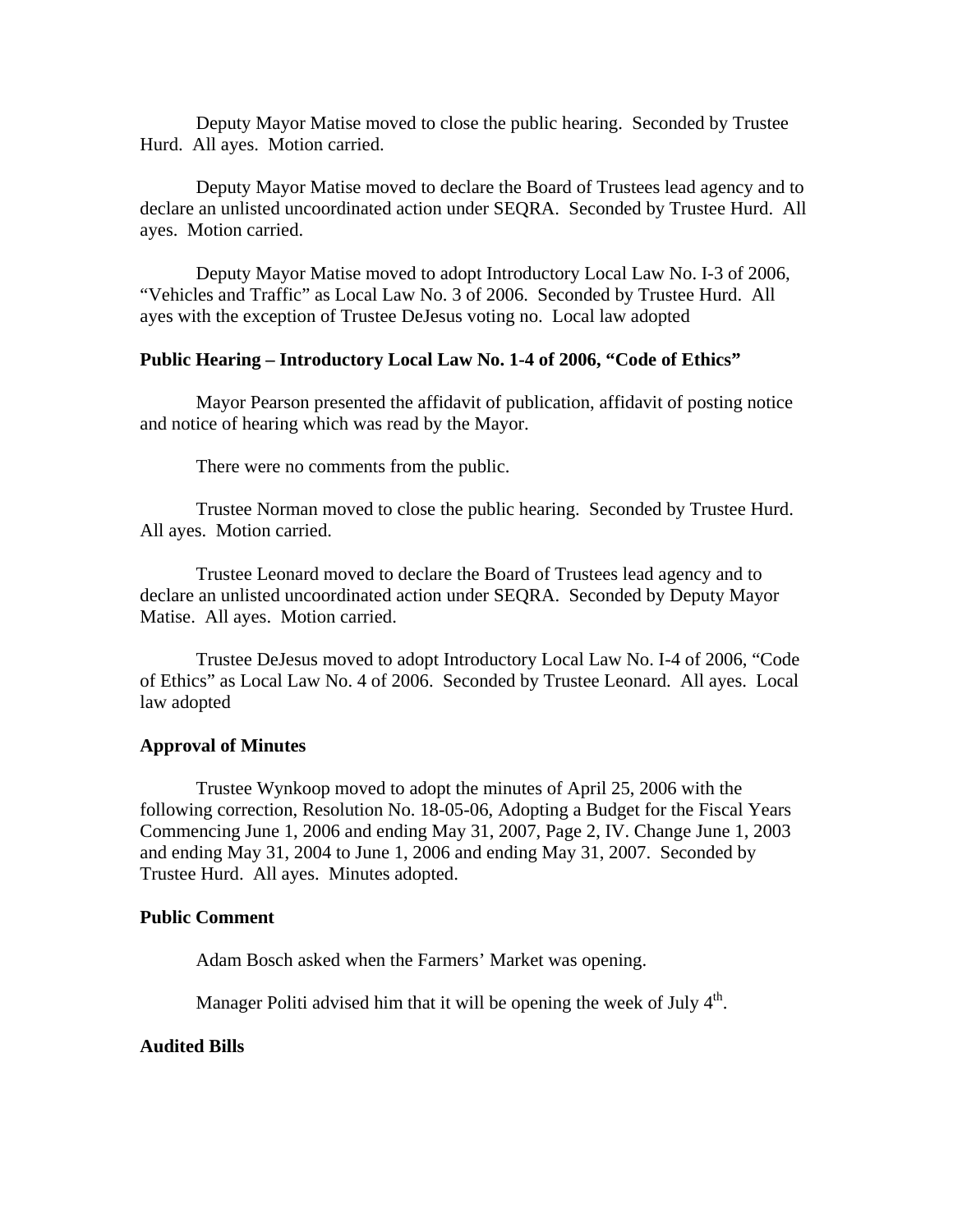Trustee Norman moved to pay the audited bills of May 9, 2006. Seconded by Trustee Leonard.

Mayor Pearson asked the manager to check the \$1600 retainer on the bill.

Deputy Mayor Matise asked how the small cities project on Walker Street works.

 Manager Politi explained that the village does the write up, we put it out to bid, the bids come in and generally we take the low bid. Once the work starts the contractor calls the building inspector for inspections and as things are completed that authorizes payment. He will check to see how the payment schedule is set up.

 Deputy Mayor Matise stated that the board has asked for Mr. Barnes to update the board on some of loans and they haven't received that yet.

All ayes. Motion carried.

# **B & D Taxi**

Trustee DeJesus asked who a resident would complain to regarding B & D Taxi.

Manager Politi stated that they would file a complaint with the village.

Trustee Hurd moved to approve  $B \& D$ 's taxi license contingent upon inspections and insurance. Seconded by Trustee Leonard. All ayes. Motion carried.

#### **Resolution No. 19-05-06, Levying Taxes**

Trustee DeJesus moved to adopt Resolution No. 19-05-06, Levying Taxes, (attached). Seconded by Trustee Wynkoop. All ayes. Resolution adopted.

#### **Street Name @ Ponds @ Riverside**

After a brief discussion Trustee Norman moved to name the street at Ponds at Riverside, Galloway Lane. Seconded by Trustee Leonard. All ayes. Motion carried.

# **Resolution No. 20-05-06, Authorizing the Village of Walden Recreation Department to Apply for \$10,050 for the "Solutions to Teen Violence Program**

Mayor Pearson moved to adopt Resolution No. 20-05-06, Authorizing the Village of Walden Recreation Department to Apply for \$10,050 for the "Solutions to Teen Violence Program, (attached). Seconded by Trustee Hurd. All ayes. Resolution adopted.

# **Resolution No. 21-05-06, Authorizing the Village of Walden Police Department to Apply for \$5,274 for the "Solutions to Teen Violence" Program**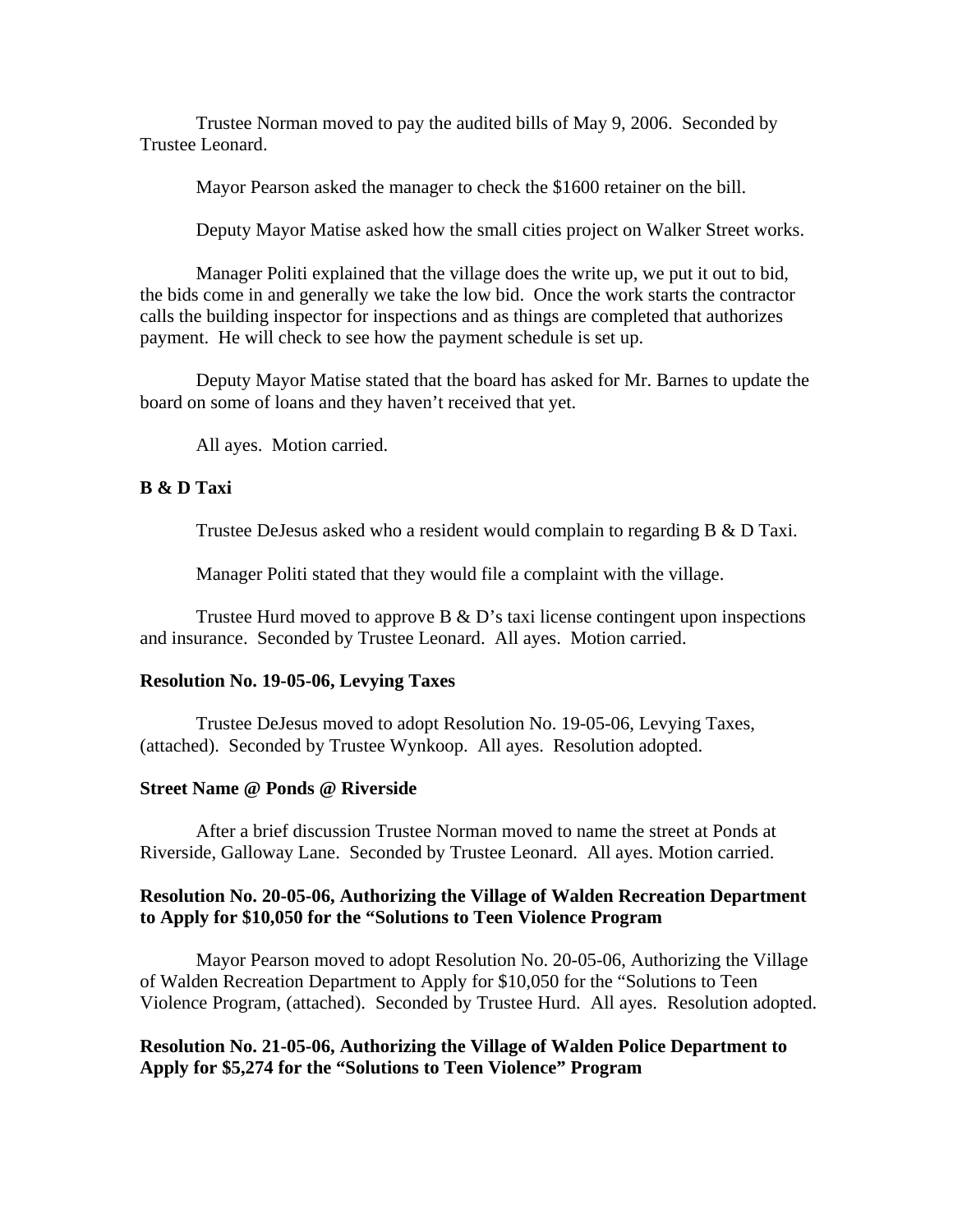Deputy Mayor Matise moved to adopt Resolution No. 21-05-06, Authorizing the Village of Walden Police Department to Apply for \$5,274 for the "Solutions to Teen Violence" Program, (attached). Seconded by Trustee Norman. All ayes. Resolution adopted.

### **Request For Review-Sidewalk Snow Removal Cost**

A letter was received from David Lovitch requesting the board reconsider the \$250. charge for removing snow.

 Trustee DeJesus moved to deny Mr. Lovitch's request to waive the \$250. fine for snow removal. Seconded by Trustee Wynkoop. All ayes. Motion carried.

#### **Policy on Mileage**

Trustee DeJesus stated that in other communities they have a different reimbursement rate if there is a car available and the employee chooses to use his own car.

 Mayor Pearson stated that in the audited bills there is a bill for gas for an officer going to Buffalo, do they take a police car and how do we know. We paid for gas instead of mileage.

 Manager Politi stated that we don't have credit cards so the officer would have to pay for the gas.

 Mayor Pearson asked how would we know if they took the police car or their own car.

Manager Politi stated that the chief knows what's been dispatched.

 Mayor Pearson asked if they could put on the bills whether they took their own car or a police car.

 Manager Politi stated that if they took their own car it would state the mileage and how much per mile.

Trustee DeJesus asked why the village doesn't have at least one credit card.

Manager Politi stated that we got away from that.

Mayor Pearson stated that she would rather see receipts.

This was tabled until board can review the various vehicle use policies given to them by Trustee DeJesus.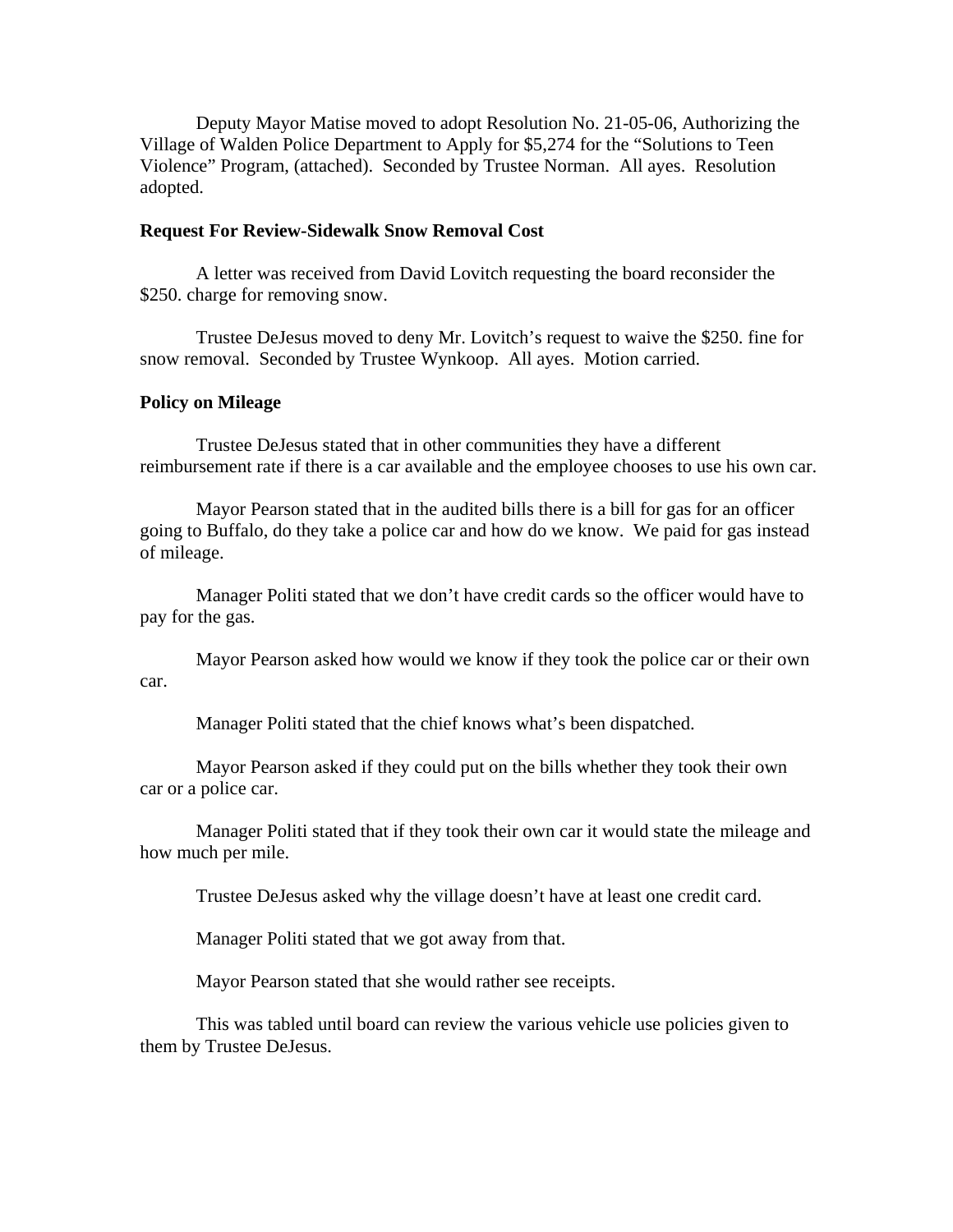# **Resolution No. 22-05-06 – Resolution to Authorize the Village Manager to Participate in a Transportation Enhancements Program grant Application as a Project Sponsor/Applicant for a Pedestrian Bridge for the Rail-To-Trail Known as the Walden Trails Connection**

Deputy Mayor Matise moved to adopt Resolution No. 22-05-06, Resolution to Authorize the Village Manager to Participate in a Transportation Enhancements Program Grant Application as a Project Sponsor/Applicant for a Pedestrian Bridge for the Rail-To-Trail Known as the Walden Trails Congestion, (attached). Seconded by Trustee Hurd. All ayes. Resolution adopted.

#### **Streets – Albany Avenue**

Trustee Norman stated that her main concern is Albany Avenue and she spoke to the Police Chief who said to do one way he felt it would not be wise. He does feel there should be no parking on either side.

Mayor Pearson stated that she is also not in favor of one way.

Trustee Hurd asked what's stopping us from widening that road.

Manager Politi stated that you have two utility poles and trees.

 Trustee Hurd stated that on the right side you could at least move the cars that do park there, move them two feet over and create a parking space that would help alleviate the congestion.

 Manager Politi stated that you need thirty feet, two ten foot lanes minimum and a ten foot parking lane. He will have that measured to see what the width of the lane is and then up to the sidewalk line.

 Deputy Mayor Matise suggested creating some parking zones and some no parking zones so a car can pull over and another car can pass.

 Manager Politi stated that an asphalt curb is eighteen inches, if we went to granite, which that area is slated to go granite when we do the roads, you actually gain a foot out of each of your asphalt curbs, so you gain two feet there plus what you gain backing it up to the sidewalk.

 Trustee Hurd stated that if you have areas like that there is no reason to take the trees down.

 Mayor Pearson stated that the sidewalk gets really high at the Ulster Avenue end. That is where Mr. Millspaugh was talking about.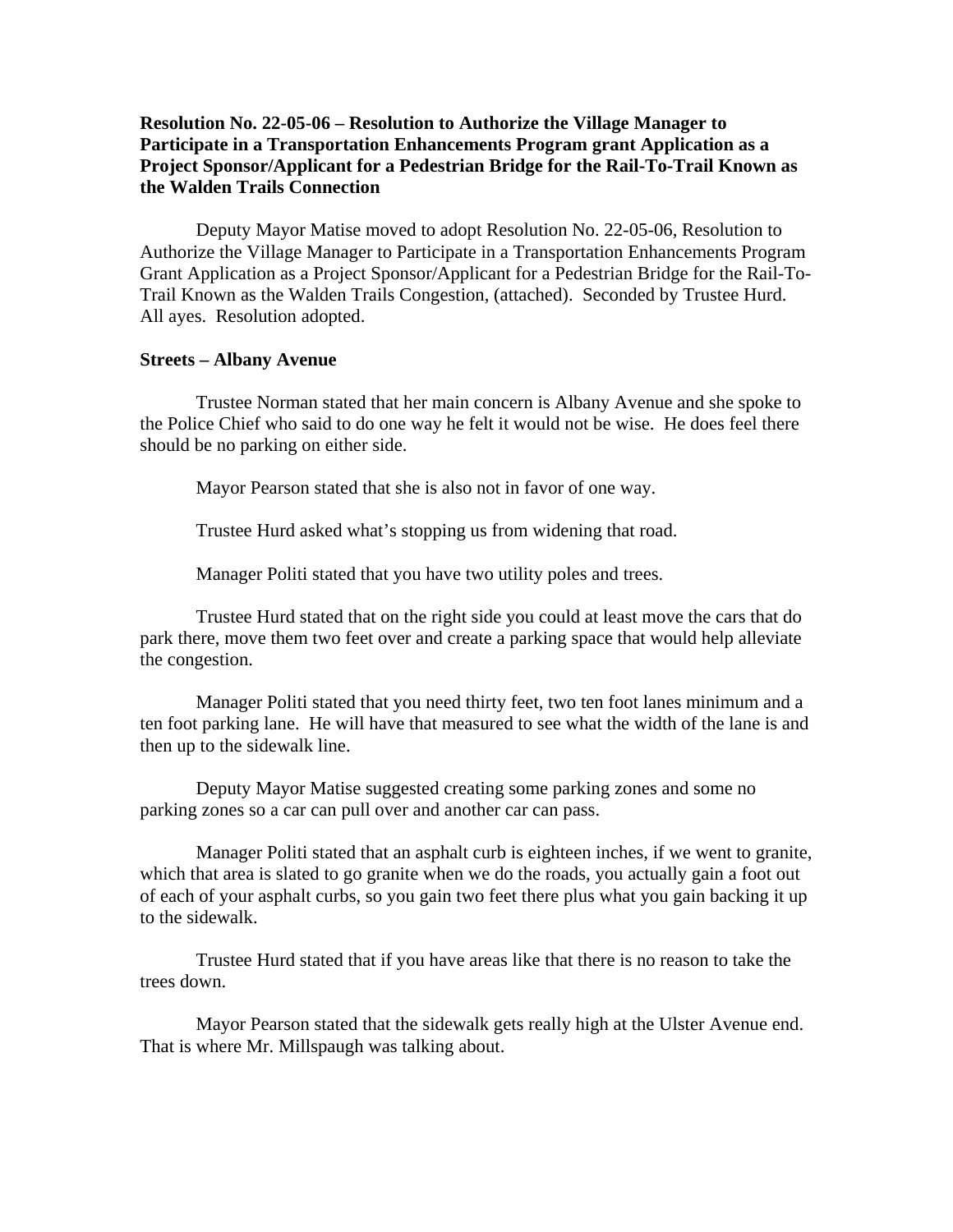Trustee Wynkoop stated that when you get down by the houses there is no grassy strip.

 Deputy Mayor Matise asked why that street was slated for granite curb. That would make the problem worse because everyone would park further into the street.

 Manager Politi stated that the village began the process of granite curb in this area, you did the Valley Avenue, Richardson area and now you're going out to Ulster Avenue to do granite and then it was to start moving to the old section of the village. Plus, you're asking your subdivisions to do this.

 Trustee Leonard moved to have the village engineer do a study so we can do a cost analysis. Seconded by Trustee DeJesus.

 Mayor Pearson stated that she would like our people involved in this so it's more cost effective.

All ayes. Motion carried.

### **Inspection Fees**

Mayor Pearson stated that she was questioning the septic system hook up. Other fees have been discussed.

 Manager Politi stated that currently inspection fees for subdivisions is 5% of the project and the building inspector would like to raise that to 10%.

 The manager stated that he went over the other fees. The certificate of occupancy fees were changed from \$25.00 to \$50.00, street opening permits are \$100.00, there is no need to raise that, water and sewer connection fees, you have a \$500 connection fee for sewer and \$1,000 for water.

 Mayor Pearson asked if the building inspector was comfortable with the planning and zoning fees.

Mr. Dowd stated that is something you might want to look at.

Mayor Pearson asked about library fees.

 Trustee DeJesus stated that there is a report that the library sends to the state and the board doesn't get it. We need to know what percent of the users is from the town verses village residents.

 Deputy Mayor Matise stated that they have about 6,000 card holders and over 2,000 are town residents, not village residents. The village is paying out \$260,000 this year, plus the space, heat and electric and the town is giving them \$60,000.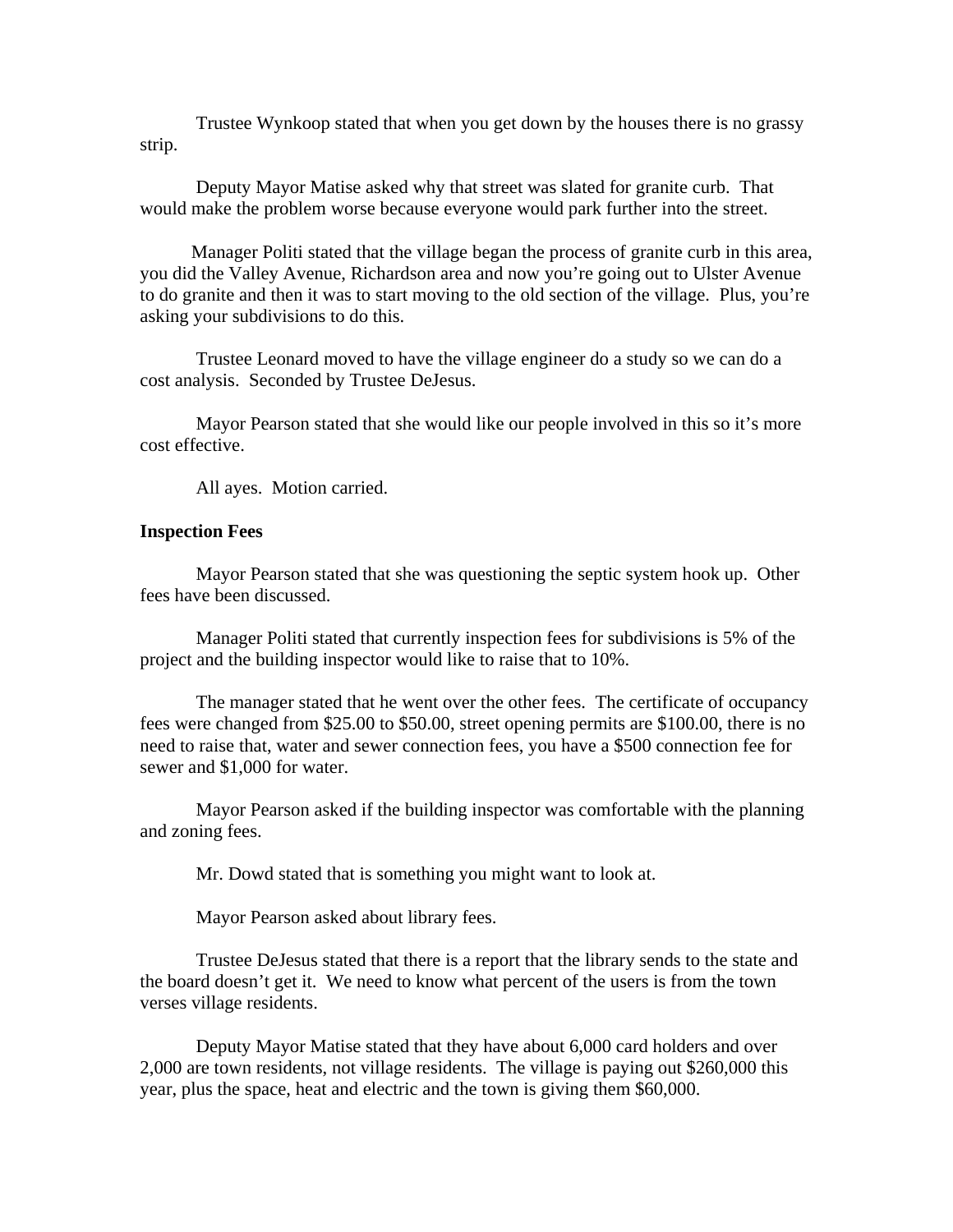Mayor Pearson asked if that would be something this board would be looking into or that's the library board.

 Mr. Dowd stated that it's the library's obligation but this board can still question them and push to help them get more money from the town.

The manager indicated that he will ask Ms. Meyers for the report.

Trustee DeJesus suggested the board discuss park fees.

It was the consensus of the board to have fees on the agenda for the work session.

#### **Multi Family to Single Family**

Mr. Dowd stated that the board had talked about changing the RM to R-6 and the greatest fear was if the railroad comes in and the property value takes off and you get these knock down and rebuild type things and consolidation of lots and build multi family homes and you don't want to see that in that neighborhood. The building inspector suggested R-6. The attorney spoke to Trustees Hurd, Leonard, Mr. Sorensen and the manager about the possibility of instead of going to an R-6 going to a single family residential zone and combining that with setting up some sort of accessory apartment law to then say okay now what happens is no one has the right to build a one or two family house, they have the right to build a one family house and if they qualify they can get an accessory apartment as part of that project.

 Trustee Leonard stated that they should ask the building inspector if they should include freestanding garage and allow an apartment.

Mr. Dowd stated that would be the best way to lower your density possibilities.

Trustee Hurd asked what would be wrong with saying just single family zone.

 Mr. Dowd stated that you will have a few that would be non conforming no matter what you do with the zone. The question is what do you want to accomplish. If the main concern is to get rid of the multi family and the next question is whether you want to go to a one or two family or one family with accessory or just a one family.

Trustee Leonard asked the attorney to get a copy of the towns' law and cross out the parts that don't apply and give it to all the board members so we can have a discussion.

Deputy Mayor Matise stated that if you go back to what Tim Dexter said which was to make the whole village single family, then you can take your pockets and if you want to add accessory units in one section or this or that you can do that and you can deal with the whole village all at once.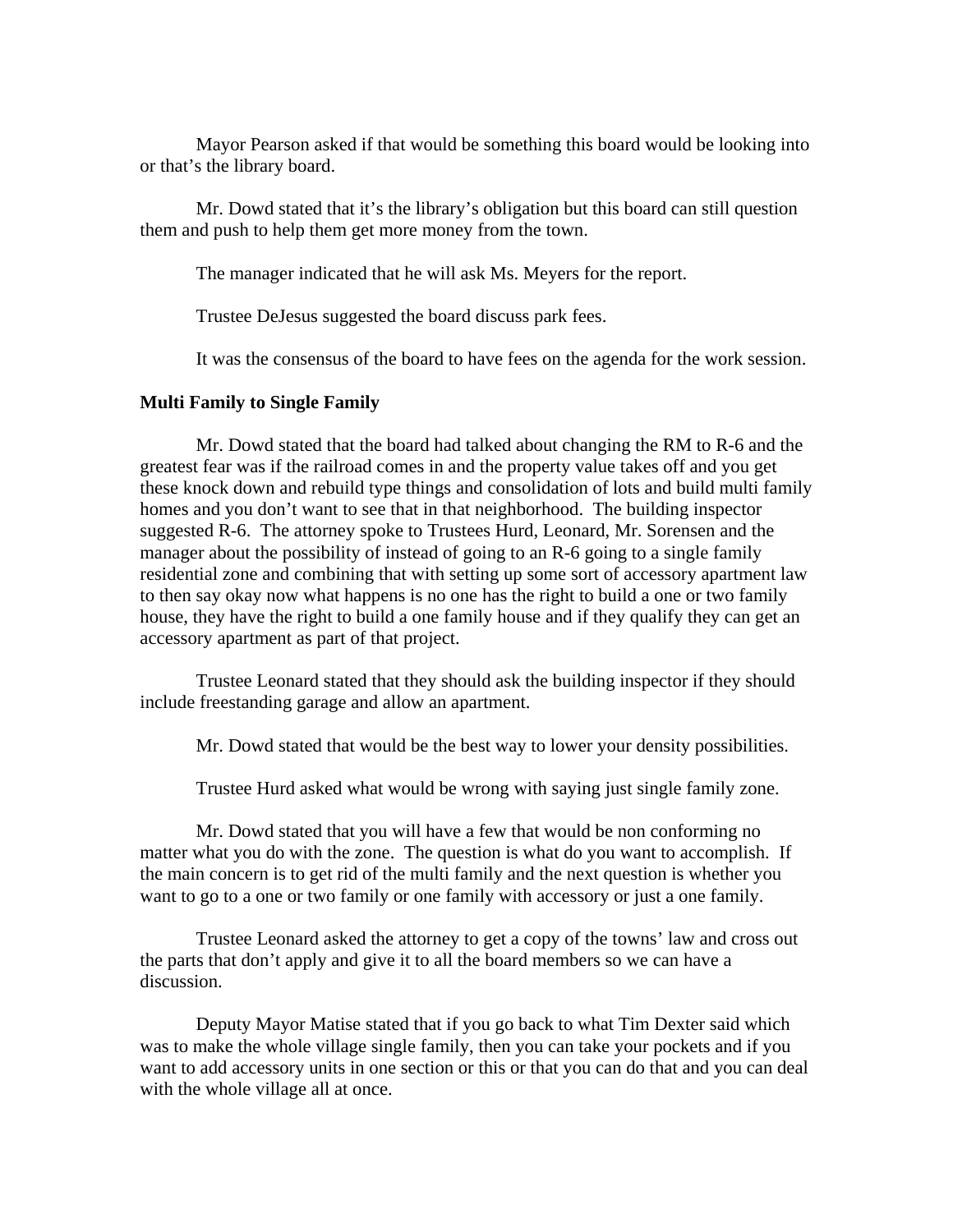Mr. Dowd stated that he doesn't think you want to make the whole village single family. You'd be giving the wrong message to the courts that you are trying to exclude affordability.

Trustee Leonard stated that the board needs more background to have a good discussion.

Manager Politi stated that he will get some information together for the board.

### **Public Comment-Discussion Items**

There were no comments from the public.

#### **Correspondence**

Manager Politi stated that a letter came in from Mr. and Mrs. Pellegrino regarding the condition of the Alfred Place Park. The manager reported that today they fixed the broken swings, the garbage was emptied, the grass was cut and he will have the police make more of a presence up there.

Mayor Pearson asked why the grass isn't done on a regular basis.

 Manager Politi stated that there were a couple of empty positions in the parks department that had to be filled. We now have a full staff and they will be getting caught up.

Trustee DeJesus asked if they could prune the trees in the boulevard.

 Mayor Pearson asked why the staff uses a pick up stick and not their hands. One person holds the bag and one holds the gripper.

 Deputy Mayor Matise stated that on Alfred Place where the woods are did all that brush, that people throw there, ever get picked up.

 Manager Politi stated that is private property. We clean along the edge, but we're not taking it all out.

Mayor Pearson stated that there is a property maintenance code, send them a letter.

Manager Politi stated that they will put up a fence.

Mayor Pearson asked if the Olley Park got cleaned up.

Manager Politi stated yes.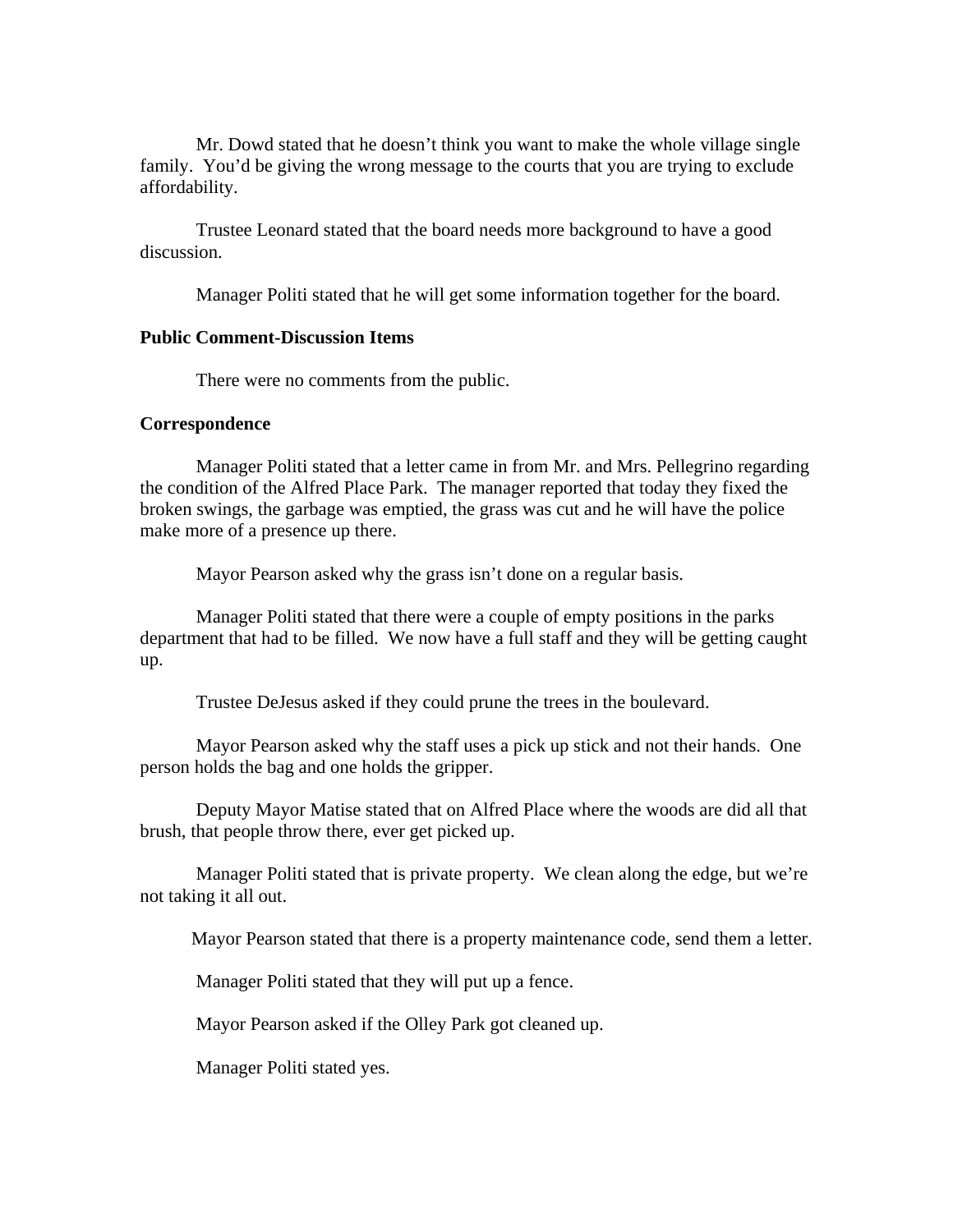#### **Informational & Village Manager's Report**

Manager Politi stated that he put in the board's packet the unified plan of work program. He called MTA who has been in touch with Senator Larkin's office for the other piece of that grant.

 The manager stated that there is another banner program, which banners are going on the bridge lamp posts. He was approached by Mrs. Vandermark regarding the Veterans Memorial Bridge which has ten poles and could we do an honor style banner for those who served. It went to the veterans groups who thought that was a good idea. You only have ten poles, so what they are going to do is you have twenty people interested, ten came forward right away with payment, so you will rotate the banners out every four months.

Mayor Pearson suggested putting two banners on one pole.

 Deputy Mayor Matise asked what would be the objection to putting the banners on Main Street,

 Manager Politi explained that the mayor is researching putting flowers on the flag poles. They want to time taking the existing banners down and as they are taking them down they will put the flowers up then the banner program moves to something specific which is on the bridge. Everyone is okay with this.

Mayor Pearson asked if there was a time frame.

Manager Politi stated that it's for four months.

 Manager Politi advised the board that there is a report from Interstate Waste. The Board has Planit Main Streets quarterly report and the department head reports. He further explained the street program, East Avenue is a rebuild, Bank Street is a rebuild with sidewalk, curbs and overlay, the boulevard will be an overlay and have the same curbing.

Trustee DeJesus asked why the village blocked off the area by the foot bridge.

 Manager Politi stated that its muddy and everyone is parking there and the village has a siphon there and a connection for water. You want to keep the weight off of it. He further explained that Elm Street will be finished off, Hepper Street will be done, Sunset Drive will be paved. He would like to also do Harrison Street.

Mayor Pearson asked what's going on with Pine and Maple Streets.

 Manager Politi stated that they are waiting for the excavator to do the next part of the park and we have to wait for them to get out of there.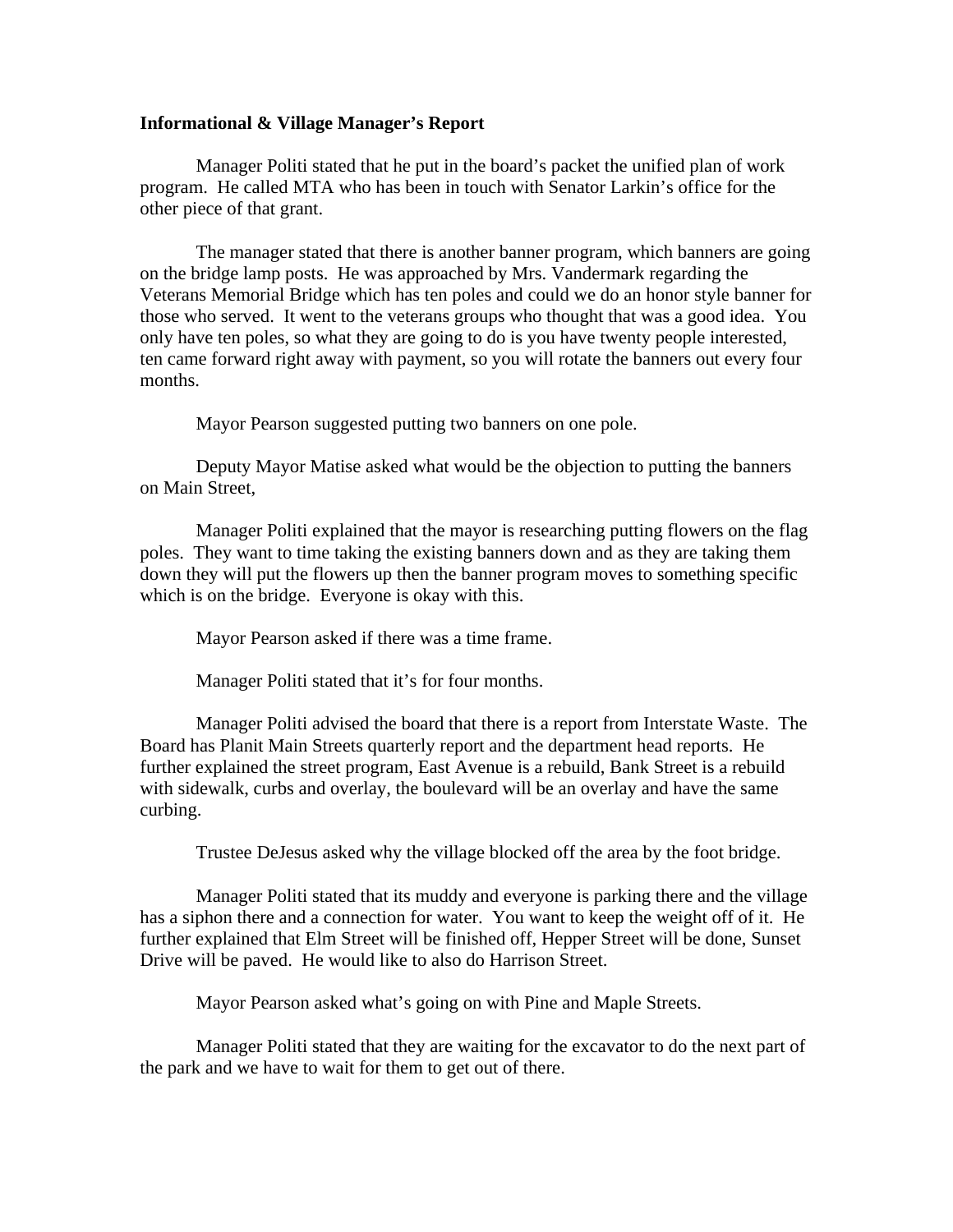Trustee DeJesus asked how Marion Pangia was doing.

Manager Politi advised him that she is doing fine.

 Mayor Pearson stated that she would like to get an answer from Supervisor Cockburn regarding the dog warden.

 Deputy Mayor Matise asked what the discussions were that Mr. Sorensen had with Seyfarth and Shaw.

 Manager Politi stated that the village was under the impression that they were representing a developer and they came in to be hired as an engineer, not a representative. The other discussion was with a developer.

Deputy Mayor Matise asked if Mr. Sorensen has spoken to any of the realtors.

Manager Politi stated no, our role is to bring in potential buyers.

Mayor Pearson asked how the economic development meeting was.

 Manager Politi indicated that it was a great meeting and every step the village is taking is right on the mark. He will try to set up another tour and breakfast meeting.

Mayor Pearson stated that the groundbreaking is at 2:30pm on Friday.

## **Board Comments**

Trustee Leonard asked the manager if he had a date set for the business breakfast.

Manager Politi stated that he's trying to set dates.

 Trustee Leonard stated that the catch basins on the county road are depressed and there are also some on Route 208.

 Manager Politi stated that the county will do the ones on the county road, but the state will turn it back to the village.

 Mayor Pearson stated that there is a manhole by the Methodist Church that needs to be raised.

 Trustee Leonard indicated that he will get the manager the location of the catch basins.

 Trustee DeJesus stated that he keeps talking about the situation on Route 52, East Avenue and Walden Estates Road regarding the children and the bus stop. This morning he came out of the development and there were children waiting to cross the street, there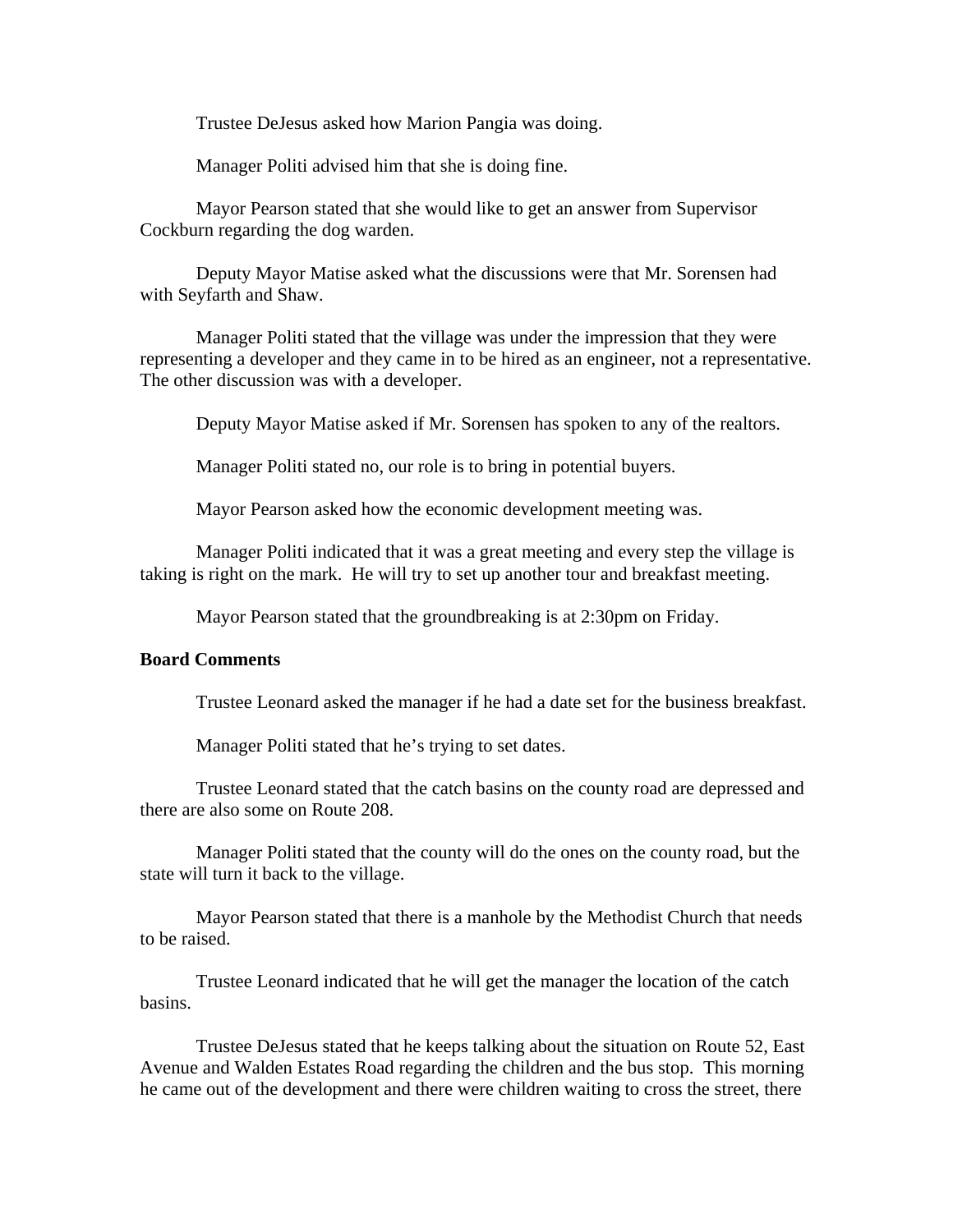was a car doing 55 mph straight from the ice cream stand. The other Friday he was off and he was walking and there were all these cars speeding and there were three police cars sitting by the ice cream stand. You have three police cars sitting there and you have all these cars speeding in both directions and no one is reacting. That is a problem. He has asked for a flashing light past the ice cream stand and one on the other side to warn people.

 Trustee DeJesus also asked about the clearing of land on Route 52 by the Slater's property, did they go into our park.

Manager Politi stated that he will check and see where the line is.

 Trustee DeJesus stated that when they built the Tinbrook apartments they have the play area and now they have asked the planning board to allow them to do away with the play area and put parking there. He remembers there was an issue about the fire trucks being able to make a turn going in there. There wasn't to be any parking on the boulevard impacting the right turn. They were to be turning one way only.

 Manager Politi stated that the state didn't want a new opening on the boulevard and they wanted one closed.

Mayor Pearson suggested they make the boulevard one way.

Trustee DeJesus asked if the letter to Mrs. Garcia went out.

Mayor Pearson stated that it will be done.

 Trustee DeJesus stated that the no thru traffic sign by the cabin should be further down.

Deputy Mayor Matise asked the manager if he has spoken to Mr. Barnes.

Trustee Wynkoop stated that he's not doing any grants.

Trustee DeJesus asked how is it decided how Mr. Barnes runs this program.

Mr. Dowd suggested this be further discussed in executive session.

 Deputy Mayor Matise stated that she spoke to Mr. Dowd about the shelter agreement and he will try to come up with something. Also, the training session is 6:30- 8:30pm on May 17, 2006.

 Deputy Mayor Matise asked if the design guidelines in the mixed use zone given to all the property owners.

Manager Politi stated no, he did all the Main Street businesses.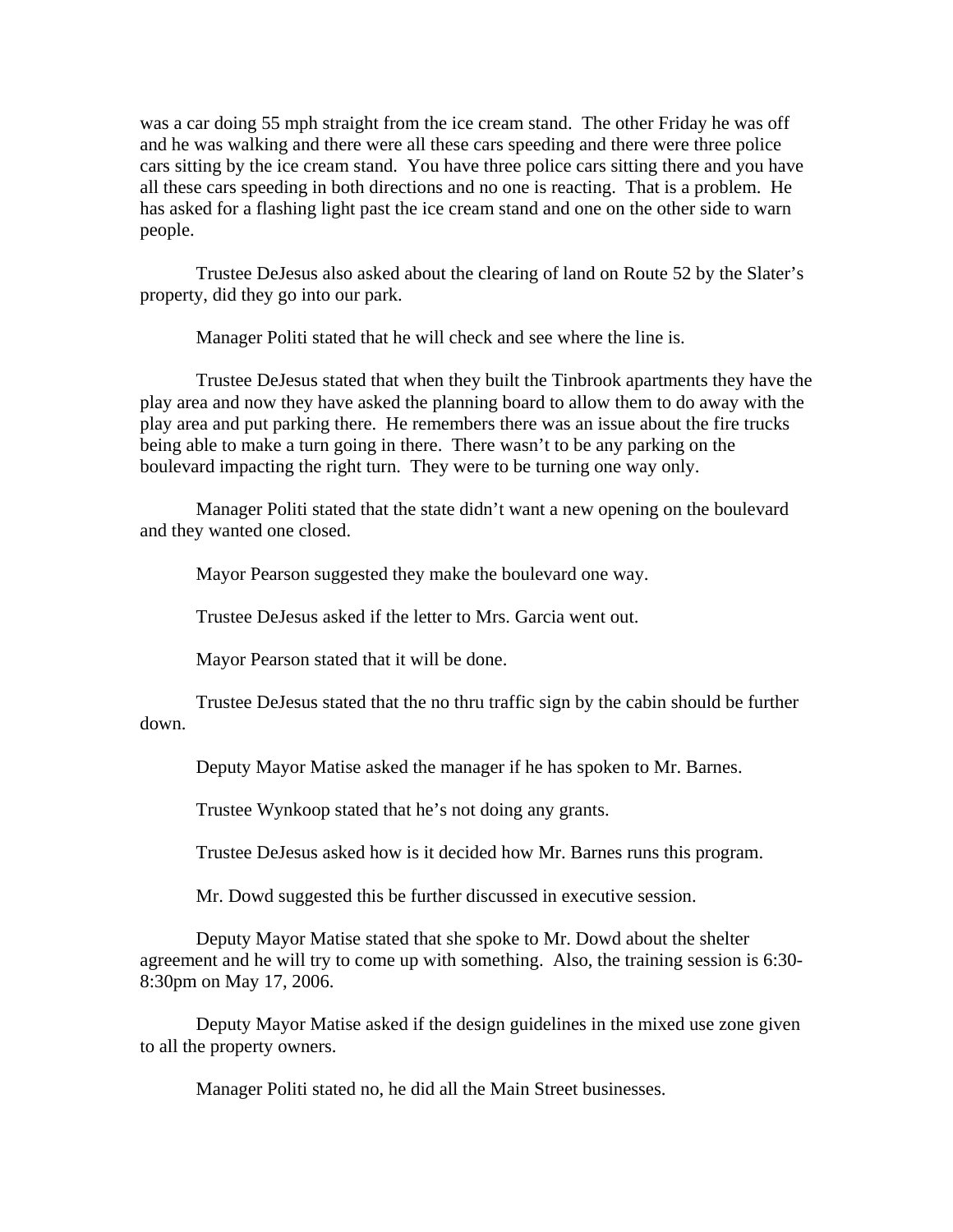Deputy Mayor Matise stated that she attended the zoning board meeting and some of the discussion centered around a certain person not wanting to change his building and he was talking about what he could do with his windows and she was wondering if he got the design guidelines.

Manager Politi stated that he has gotten them.

Deputy Mayor Matise stated that the NYCOM meeting will be June  $11 - 14$ , 2006 and the mayor is thinking of changing the board meeting.

Mayor Pearson requested that the June  $13<sup>th</sup>$ , 2006 meeting be changed do to the NYCOM conference that she would like to attend.

Trustee Wynkoop moved to change the June  $13<sup>th</sup>$ , 2006 Board of Trustees meeting to June 14<sup>th</sup>, 2006. Seconded by Trustee Matise. All ayes. Motion carried.

 Deputy Mayor Matise stated that the Hudson Valley Convention is going to be on May  $17<sup>th</sup>$  at DIA Beacon which is a follow up of the Patterns for Progress meeting from last month.

Deputy Mayor Matise asked what the status of the parking situation.

Manager Politi stated that there have been no calls or complaints about tickets.

 Deputy Mayor Matise asked that the property maintenance code be put on the web site.

Mayor Pearson asked if Trustee Hurd had talked about putting that on line.

Trustee Hurd stated that he was talking about an active server page web site.

Trustee DeJesus suggested we put it on our list for Senator Larkin.

Deputy Mayor Matise asked about the water tanks.

Manager Politi stated that the village will be spraying them

 Trustee Norman stated that Mrs. Badalucco on South Street indicated to her that there are a lot of children on South Street and the man that bought property uses the lane between her and another property owner. She would like a children at play sign put up.

 Manager Politi stated that there is no right of way, it's a no mans land, nobody owns it. It is an access lane. He could put the sign on the street.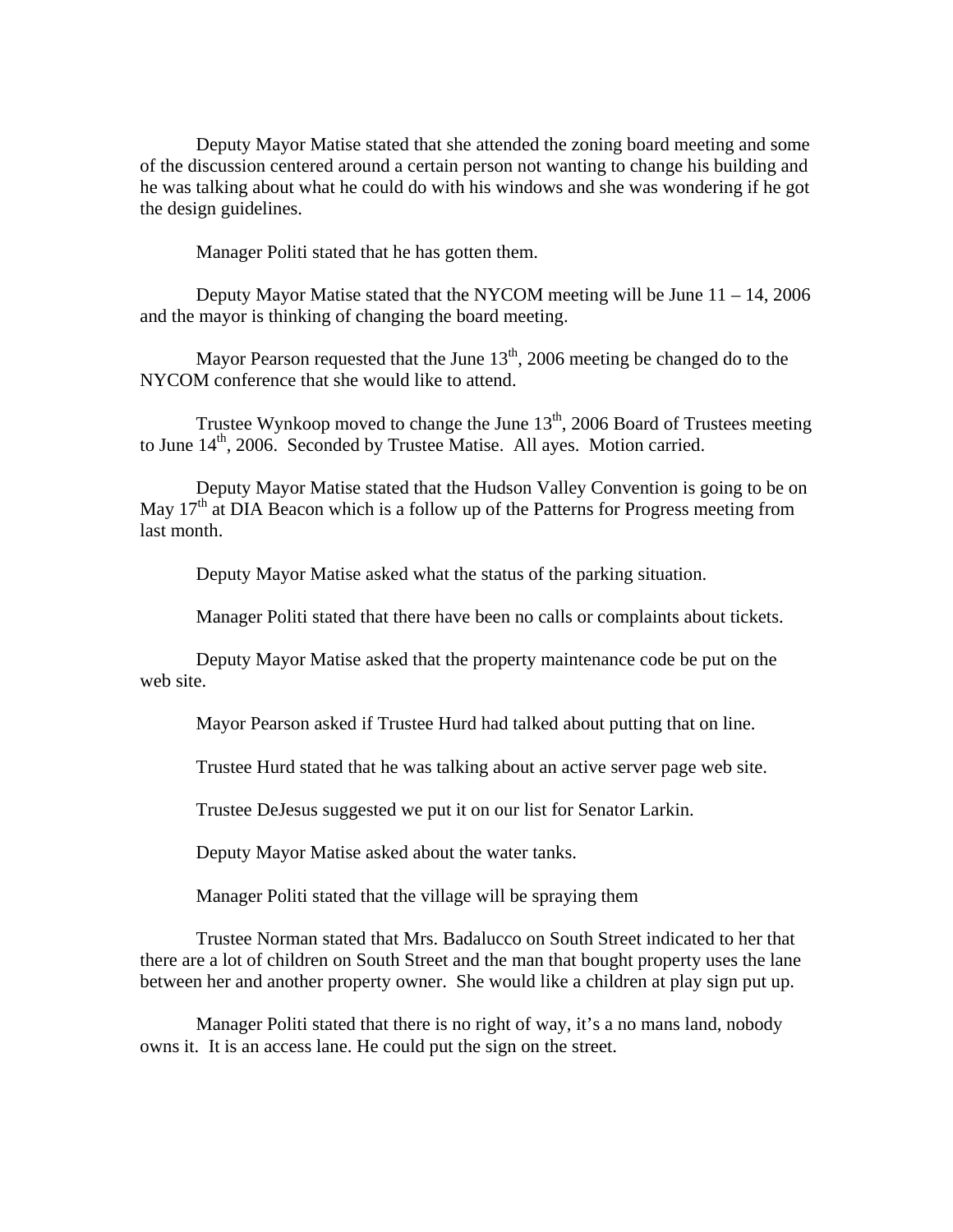Trustee Norman stated that on Valley Avenue, we have lawyers that are taking care of a building and they are throwing things into the brook and there was no building permit posted.

Trustee Wynkoop stated that you don't have to post building permits anymore.

Manager Politi stated that the owner has been cited.

Mayor Pearson asked the manager what the well levels are.

 Manager Politi indicated that there haven't been any panic levels. He will get the actual numbers.

Mayor Pearson asked if the crosswalks were going to be painted.

 Manager Politi stated that we will be doing our own and we will be doing the one on Route 52.

Mayor Pearson asked if there is a plan to water the plants.

Manager Politi stated that he has spoken to the superintendent.

 Mayor Pearson stated that we have become a tree city. Arbor Day, Truffa Seed, Rotary and the playground, it was a really nice couple weeks. She also stated that Simon Gruber would like to be at the work session to go over water shed protection and maybe invite the planning and zoning boards.

It was the consensus of the board to have the joint board meeting.

 Mayor Pearson asked if the village would be putting in the fire hydrants they purchased and is there a priority list.

Manager Politi stated that we have a list and they will be doing that.

### **Executive Session**

 Deputy Mayor Matise moved to hold an executive session pursuant to 105-(f), personnel and 105-(h), purchase of property, of the Public Officers Law. Seconded by Trustee DeJesus. All ayes. Motion carried.

 Trustee Hurd moved to reconvene the regular meeting. Seconded by Trustee Leonard. All ayes. Meeting reconvened.

#### **Adjournment**